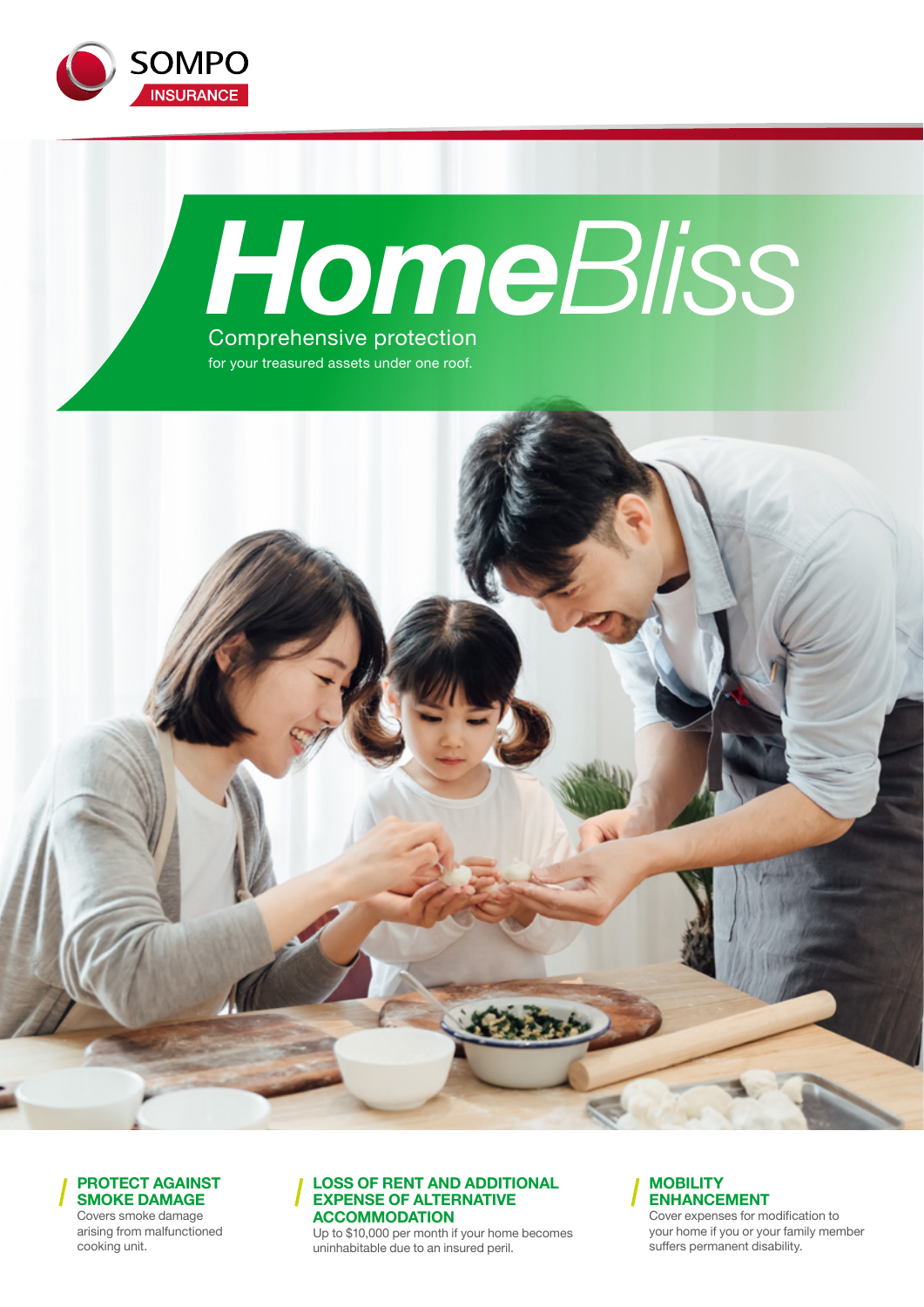# **"Home is where the heart is." "Home is where the heart is."**

While the brick and mortar building does not make a home, it is the place you transform it to one of love and warmth you and your loved ones return to everyday. Regardless if you are a homeowner or tenant, you can count on HomeBliss, a comprehensive home insurance, to protect the home you have thoughtfully built for your loved ones.

# **Highlights**

#### **SUITABLE FOR ANY TYPE OF RESIDENTIAL PROPERTY**

Suitable for HDB or Private Apartments, Condominiums and Landed Properties.

#### **BUILDING, RENOVATIONS, FIXTURES AND FITTINGS**

Covers against loss or damage to the building structure, renovations, fixtures and fittings of the insured dwelling.

#### **CONTENTS COVER**

Covers household items, furniture, personal effects and valuables belonging to you and your family members.

#### **THIRD PARTY LIABILITY**

Covers up to \$750,000

#### **24-HOUR EMERGENCY HOME ASSISTANCE**

\$100 per event, up to 4 times per year for:

- Locksmith assistance
- Plumbing assistance
- Electrical assistance
- Air-conditioning engineer assistance
- Pest control service

#### **FREE EXTENSION COVERAGE**

Up to 25 extensions, covering you against:

- Cost of replacement of locks and keys following a break-in
- Loss or damage to laptops and mobile devices due to insured perils or accidents

And more!

# **Solutions Tailored to Your Needs**

|                                                           | If you reside in<br>If you rent and reside<br>the property to be<br>in the property to be<br>insured or renting out<br>insured<br>furnished property |                                    | If you rent out and<br>do not reside in the<br>property to be insured |
|-----------------------------------------------------------|------------------------------------------------------------------------------------------------------------------------------------------------------|------------------------------------|-----------------------------------------------------------------------|
| Coverage                                                  | <b>Homeowner and</b><br><b>Landlord (renting</b><br>out furnished home)<br><b>Solution A</b>                                                         | <b>Tenant</b><br><b>Solution B</b> | <b>Landlord</b><br><b>Solution C</b>                                  |
| <b>Building, Renovations, Fixtures and Fittings</b>       |                                                                                                                                                      | X                                  |                                                                       |
| <b>Household Contents, Personal Effects and Valuables</b> |                                                                                                                                                      |                                    | X                                                                     |
| <b>Worldwide Family Personal Liability</b>                |                                                                                                                                                      |                                    |                                                                       |

| <b>Cover damages arising from</b>                                                          | <b>Standard</b> | <b>Enhanced</b> |
|--------------------------------------------------------------------------------------------|-----------------|-----------------|
| <b>Insured Perils</b><br>Refer to HomeBliss policy wordings for the list of Insured Perils |                 |                 |
| <b>Accidents</b><br>Subject to an excess of \$100 for damage or loss due to accidents      |                 |                 |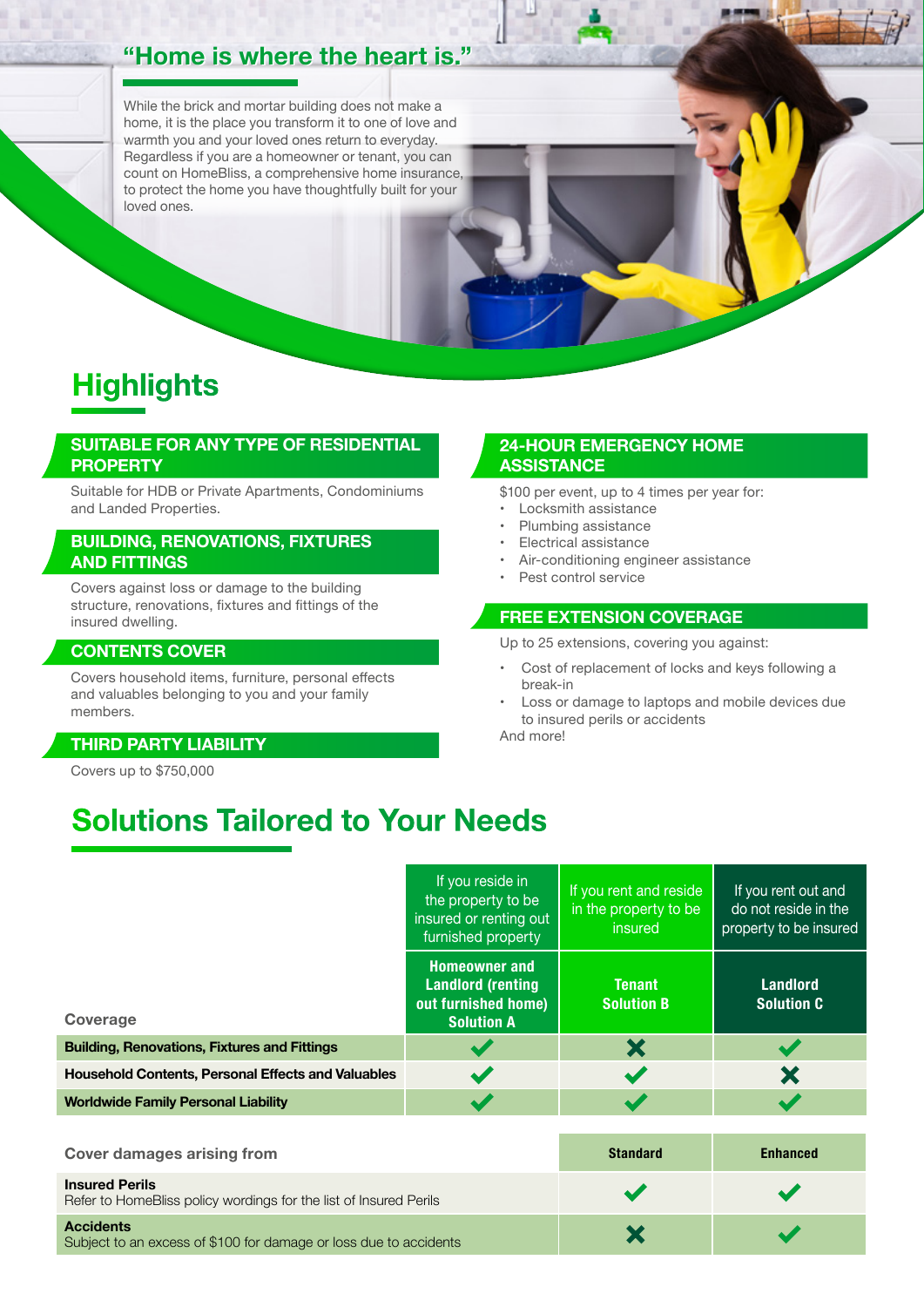#### **BENEFITS AT A GLANCE Homeowner and Landlord (renting out furnished home) – Solution A**

| <b>Benefits</b>                |                                                                                                                                                                                                    | <b>Cosy</b>                                                                                          | <b>Serene</b>                  | <b>Luxury</b>   |
|--------------------------------|----------------------------------------------------------------------------------------------------------------------------------------------------------------------------------------------------|------------------------------------------------------------------------------------------------------|--------------------------------|-----------------|
| 1.                             | <b>Building, Renovations, Fixtures and Fittings</b>                                                                                                                                                | \$80,000                                                                                             | \$120,000                      | \$200,000       |
| 2.                             | <b>Contents</b>                                                                                                                                                                                    | \$20,000                                                                                             | \$40,000                       | \$60,000        |
| З.                             | <b>Worldwide Family Personal Liability</b>                                                                                                                                                         |                                                                                                      | \$750,000                      |                 |
| 4.                             | <b>Personal Accident within Insured Dwelling</b><br>Death and Permanent Disablement<br>• For Insured and Spouse<br>• For Unlimited Number of Children<br>Hospital Allowance for Insured and Spouse | \$20,000 each<br>\$5,000 each<br>\$250 each                                                          |                                |                 |
| 5.                             | 24-hour Emergency Home Assistance Service<br>For Locksmith, Plumbing, Electrical, Air Conditioning Engineer<br>& Pest Control services                                                             | Up to \$100 reimbursement per event,<br>4 times per year                                             |                                |                 |
| 6.                             | <b>Pet Dog Cover</b>                                                                                                                                                                               | \$500                                                                                                |                                |                 |
|                                | <b>Free Extensions</b>                                                                                                                                                                             | <b>Standard</b>                                                                                      |                                | <b>Enhanced</b> |
|                                | <b>Capital Additions Clause</b>                                                                                                                                                                    | Up to 10% of Section 1                                                                               |                                |                 |
|                                | Damage to Security System                                                                                                                                                                          | Up to \$500                                                                                          |                                |                 |
|                                | <b>Professional Fees Clause</b>                                                                                                                                                                    | Up to 10% of Section 1                                                                               |                                |                 |
|                                | <b>Public Authorities Clause</b>                                                                                                                                                                   | Up to 10% of Section 1                                                                               |                                |                 |
|                                | <b>Mobility Enhancement</b>                                                                                                                                                                        | 10% of Section 1 or up to \$5,000                                                                    |                                |                 |
| <b>Identity Fraud Expenses</b> |                                                                                                                                                                                                    | Up to 10% of Section 2                                                                               |                                |                 |
|                                |                                                                                                                                                                                                    | Max Limit:<br>\$2,500 per year                                                                       | Max Limit:<br>\$7,500 per year |                 |
|                                | Loss or Damage to:<br>Computer and/or Laptops<br>Mobile Phones, Digital Tablets and Other Portable Devices                                                                                         | Up to \$1,500 per item and up to \$3,000 per year<br>Up to \$500 per item and up to \$1,500 per year |                                |                 |
|                                | Loss or Damage to Pedal Cycles                                                                                                                                                                     | Up to \$500                                                                                          |                                |                 |
|                                | Cash Relief if your home is rendered uninhabitable for 5 days or more                                                                                                                              | \$750 per claim                                                                                      |                                |                 |
|                                | Cost of Replacement for Locks and Keys                                                                                                                                                             | Up to \$750                                                                                          |                                |                 |
|                                | <b>Fire Extinguishing Expenses</b>                                                                                                                                                                 | Up to 10% of Section 1 and 2                                                                         |                                |                 |
|                                | Loss of Rent and Additional Expense of Alternative Accommodation                                                                                                                                   | Up to \$10,000 per month<br>Up to 10% of Section 1 and 2 or \$50,000 per policy                      |                                |                 |
|                                | <b>Removal of Debris Clause</b>                                                                                                                                                                    | Up to 10% of Section 1 and 2                                                                         |                                |                 |
|                                | Home Cleaning Expenses following Infectious Disease Outbreak                                                                                                                                       | Up to \$500                                                                                          |                                |                 |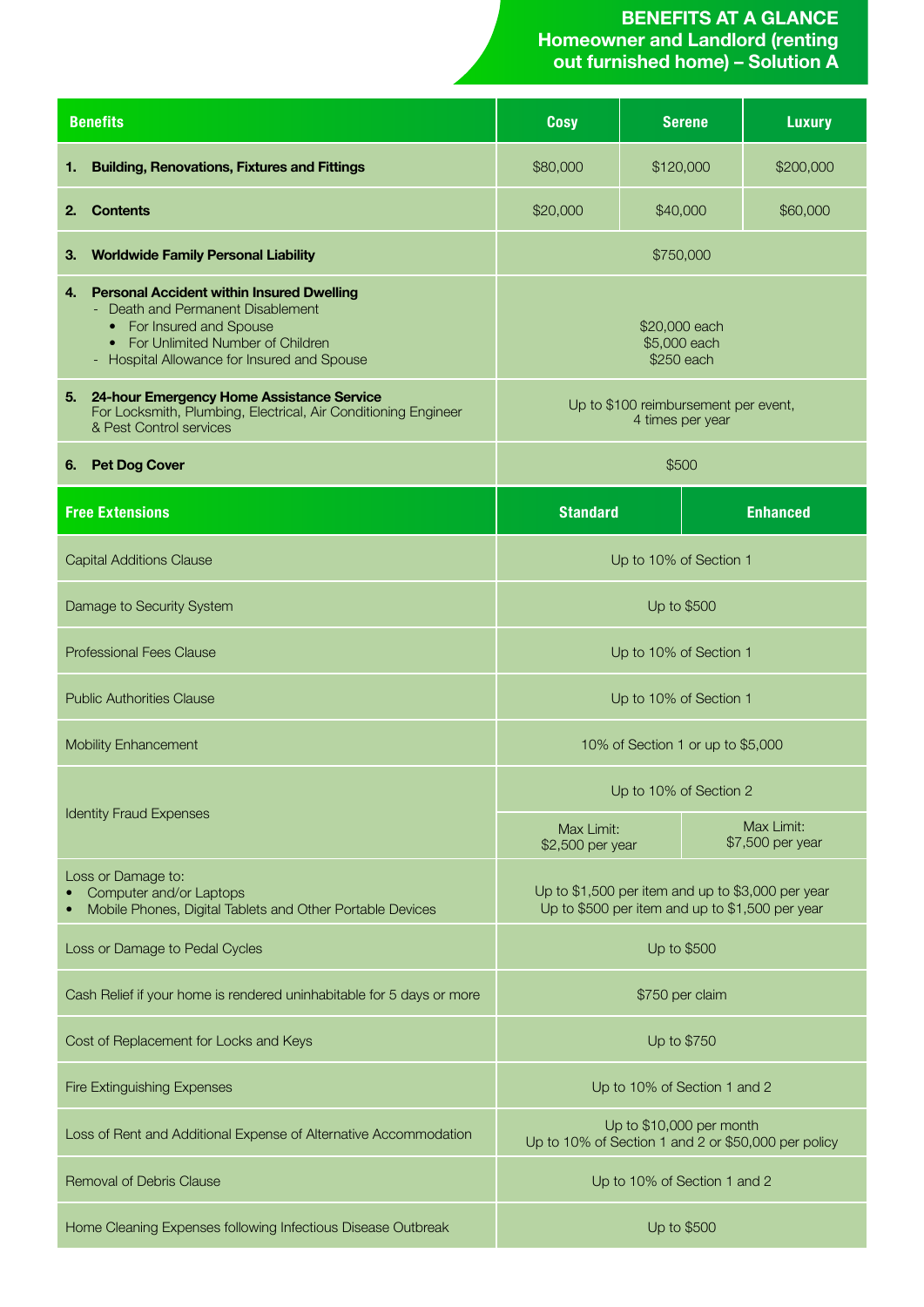### **BENEFITS AT A GLANCE Homeowner and Landlord (renting out furnished home)– Solution A**

| <b>Free Extensions</b>                                      | <b>Standard</b> | <b>Enhanced</b>                                                                     |
|-------------------------------------------------------------|-----------------|-------------------------------------------------------------------------------------|
| Accidental Breakage of Fixed Glass                          |                 | Up to \$1,000 per claim                                                             |
| Conservancy Charges (up to a maximum of 3 months)           | N.A.            | 10% of Section 1 or<br>up to \$1,000                                                |
| Cost of Replacement of Title Deeds and other Legal Document |                 | Up to \$750                                                                         |
| Deterioration of Food and Drinks in Refrigerator            |                 | <b>Up to S\$200</b>                                                                 |
| Loss or Damage to Household Contents while being moved      |                 | Up to \$1,500                                                                       |
| Loss of Money                                               |                 | Up to S\$1,000                                                                      |
| Loss or damage to Domestic Helper's Personal Effects        |                 | Up to S\$1,000                                                                      |
| Temporary Removal of household contents within Singapore    |                 | 15% of Section 2 or up to<br>\$5,000, whichever is lower<br>(Max \$500 per Article) |
| <b>Visitors' Personal Effects</b>                           |                 | Up to S\$500                                                                        |

# **"Home is where your heart is. A protected home is where you find** *Bliss***."**

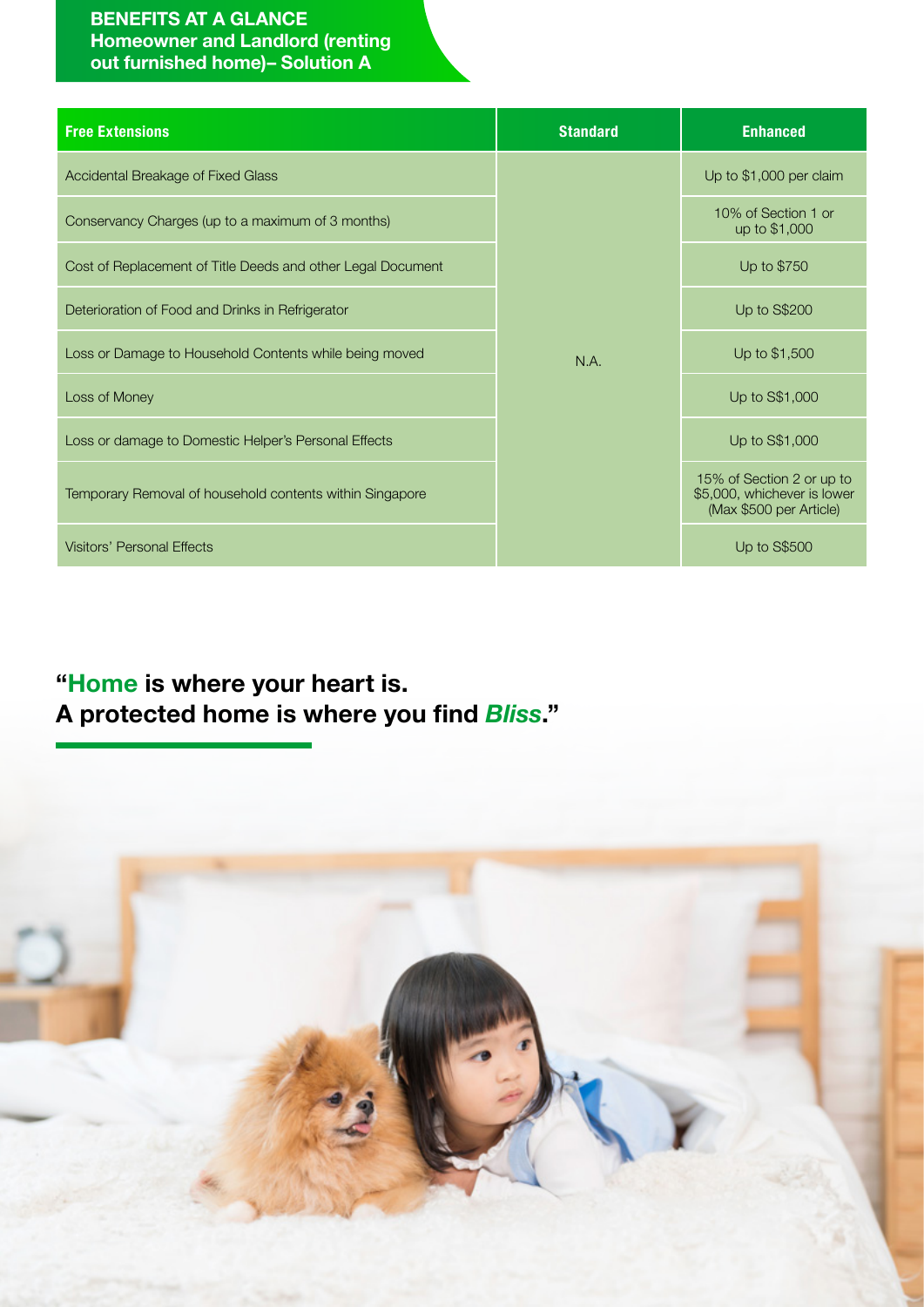## **BENEFITS AT A GLANCE Tenant – Solution B**

| <b>Benefits</b>                                                                                                                                                                                |  | <b>Sum Insured</b>                                                                                   |                                                                                     |  |
|------------------------------------------------------------------------------------------------------------------------------------------------------------------------------------------------|--|------------------------------------------------------------------------------------------------------|-------------------------------------------------------------------------------------|--|
| 1. Building, Renovations, Fixtures and Fittings                                                                                                                                                |  | N.A.                                                                                                 |                                                                                     |  |
| 2. Contents                                                                                                                                                                                    |  | Flexible at your Choice                                                                              |                                                                                     |  |
| 3. Worldwide Family Personal Liability                                                                                                                                                         |  | \$750,000                                                                                            |                                                                                     |  |
| 4. Personal Accident within Insured Dwelling<br>Death and Permanent Disablement<br>• For Insured and Spouse<br>• For Unlimited Number of Children<br>Hospital Allowance for Insured and Spouse |  | \$20,000 each<br>\$5,000 each<br>\$250 each                                                          |                                                                                     |  |
| 5. 24-hour Emergency Home Assistance Service<br>For Locksmith, Plumbing, Electrical, Air Conditioning Engineer &<br><b>Pest Control services</b>                                               |  | Up to \$100 reimbursement per event,<br>4 times per year                                             |                                                                                     |  |
| 6. Pet Dog Cover                                                                                                                                                                               |  | \$500                                                                                                |                                                                                     |  |
| <b>Free Extensions</b>                                                                                                                                                                         |  | <b>Standard</b>                                                                                      | <b>Enhanced</b>                                                                     |  |
| <b>Identity Fraud Expenses</b>                                                                                                                                                                 |  | Up to 10% of Section 2                                                                               |                                                                                     |  |
|                                                                                                                                                                                                |  | Max Limit:<br>\$2,500 per year                                                                       | Max Limit:<br>\$7,500 per year                                                      |  |
| Loss or Damage to:<br>Computer and/or Laptops<br>• Mobile Phones, Digital Tablets and Other Portable Devices                                                                                   |  | Up to \$1,500 per item and up to \$3,000 per year<br>Up to \$500 per item and up to \$1,500 per year |                                                                                     |  |
| Loss or Damage to Pedal Cycles                                                                                                                                                                 |  | Up to \$500                                                                                          |                                                                                     |  |
| Cash Relief if your home is rendered uninhabitable for 5 days<br>or more                                                                                                                       |  | \$750 per claim                                                                                      |                                                                                     |  |
| Cost of Replacement for Locks and Keys                                                                                                                                                         |  | Up to \$750                                                                                          |                                                                                     |  |
| <b>Fire Extinguishing Expenses</b>                                                                                                                                                             |  | Up to 10% of Section 2                                                                               |                                                                                     |  |
| Loss of Rent and Additional Expense of Alternative<br>Accommodation                                                                                                                            |  | Up to \$10,000 per month<br>Up to 10% of Section 2 or \$50,000 per policy                            |                                                                                     |  |
| <b>Removal of Debris</b>                                                                                                                                                                       |  | Up to 10% of Section 2                                                                               |                                                                                     |  |
| Home Cleaning Expenses following Infectious Disease Outbreak                                                                                                                                   |  | Up to \$500                                                                                          |                                                                                     |  |
| Deterioration of Food and Drinks in Refrigerator                                                                                                                                               |  |                                                                                                      | <b>Up to S\$200</b>                                                                 |  |
| Loss or Damage to Household Contents while being moved                                                                                                                                         |  |                                                                                                      | Up to \$1,500                                                                       |  |
| Loss of Money                                                                                                                                                                                  |  |                                                                                                      | Up to S\$1,000                                                                      |  |
| Loss or damage to Domestic Helper's Personal Effects                                                                                                                                           |  | N.A.                                                                                                 | Up to S\$1,000                                                                      |  |
| Temporary Removal of household contents within Singapore                                                                                                                                       |  |                                                                                                      | 15% of Section 2 or up to<br>\$5,000, whichever is lower<br>(Max \$500 per Article) |  |
| <b>Visitors' Personal Effects</b>                                                                                                                                                              |  |                                                                                                      | <b>Up to S\$500</b>                                                                 |  |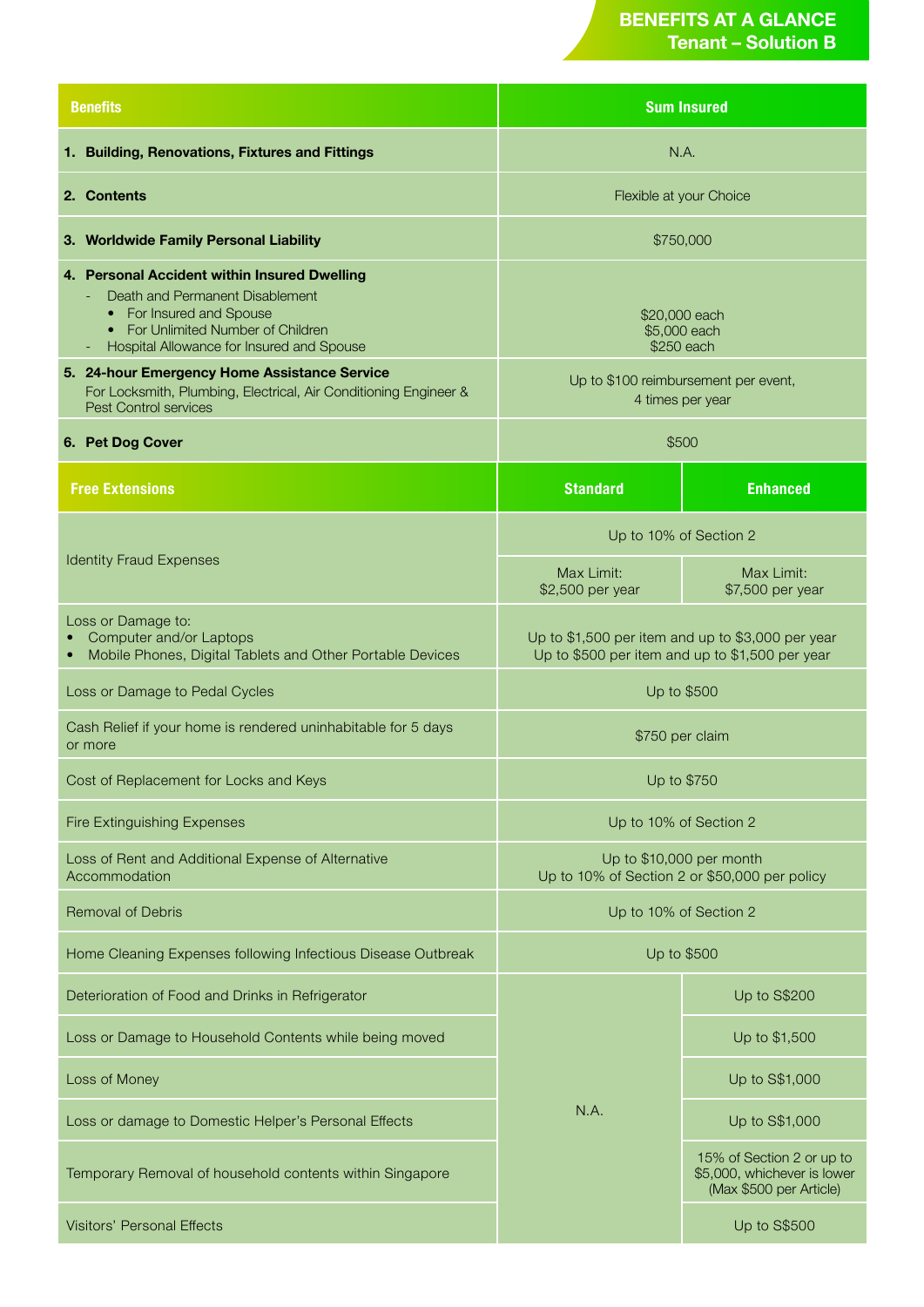## **BENEFITS AT A GLANCE Landlord – Solution C**

| <b>Benefits</b>                                                                                                                                                                                                  | <b>Sum Insured</b>                                                        |                                      |  |
|------------------------------------------------------------------------------------------------------------------------------------------------------------------------------------------------------------------|---------------------------------------------------------------------------|--------------------------------------|--|
| 1. Building, Renovations, Fixtures and Fittings                                                                                                                                                                  | Flexible at your Choice                                                   |                                      |  |
| 2. Contents                                                                                                                                                                                                      |                                                                           | N.A.                                 |  |
| 3. Worldwide Family Personal Liability                                                                                                                                                                           |                                                                           | \$750,000                            |  |
| 4. Personal Accident within Insured Dwelling<br>Death and Permanent Disablement<br>• For Insured and Spouse<br>• For Unlimited Number of Children<br>Hospital Allowance for Insured and Spouse<br>$\overline{a}$ | \$20,000 each<br>\$5,000 each<br>\$250 each                               |                                      |  |
| 5. 24-hour Emergency Home Assistance Service<br>For Locksmith, Plumbing, Electrical, Air Conditioning Engineer &<br><b>Pest Control services</b>                                                                 | Up to \$100 reimbursement per event,<br>4 times per year                  |                                      |  |
| 6. Pet Dog Cover                                                                                                                                                                                                 | \$500                                                                     |                                      |  |
| <b>Free Extensions</b>                                                                                                                                                                                           | <b>Standard</b>                                                           | <b>Enhanced</b>                      |  |
| <b>Capital Additions Clause</b>                                                                                                                                                                                  | Up to 10% of Section 1                                                    |                                      |  |
| Damage to Security System                                                                                                                                                                                        | Up to \$500                                                               |                                      |  |
| <b>Professional Fees Clause</b>                                                                                                                                                                                  | Up to 10% of Section 1                                                    |                                      |  |
| <b>Public Authorities Clause</b>                                                                                                                                                                                 | Up to 10% of Section 1                                                    |                                      |  |
| <b>Mobility Enhancement</b>                                                                                                                                                                                      | 10% of Section 1 or up to \$5,000                                         |                                      |  |
| Cash Relief if your home is rendered uninhabitable for 5 days or<br>more                                                                                                                                         | \$750 per claim                                                           |                                      |  |
| Cost of Replacement for Locks and Keys                                                                                                                                                                           | Up to \$750                                                               |                                      |  |
| <b>Fire Extinguishing Expenses</b>                                                                                                                                                                               | Up to 10% of Section 1                                                    |                                      |  |
| Loss of Rent and Additional Expense of Alternative<br>Accommodation                                                                                                                                              | Up to \$10,000 per month<br>Up to 10% of Section 1 or \$50,000 per policy |                                      |  |
| <b>Removal of Debris Clause</b>                                                                                                                                                                                  | Up to 10% of Section 1                                                    |                                      |  |
| Home Cleaning Expenses following Infectious Disease Outbreak                                                                                                                                                     | Up to \$500                                                               |                                      |  |
| Accidental Breakage of Fixed Glass                                                                                                                                                                               |                                                                           | Up to \$1,000 per claim              |  |
| Conservancy Charges (up to a maximum of 3 months)                                                                                                                                                                | N.A.                                                                      | 10% of Section 1<br>or up to \$1,000 |  |
| Cost of Replacement of Title Deeds and other Legal Document                                                                                                                                                      |                                                                           | Up to \$750                          |  |